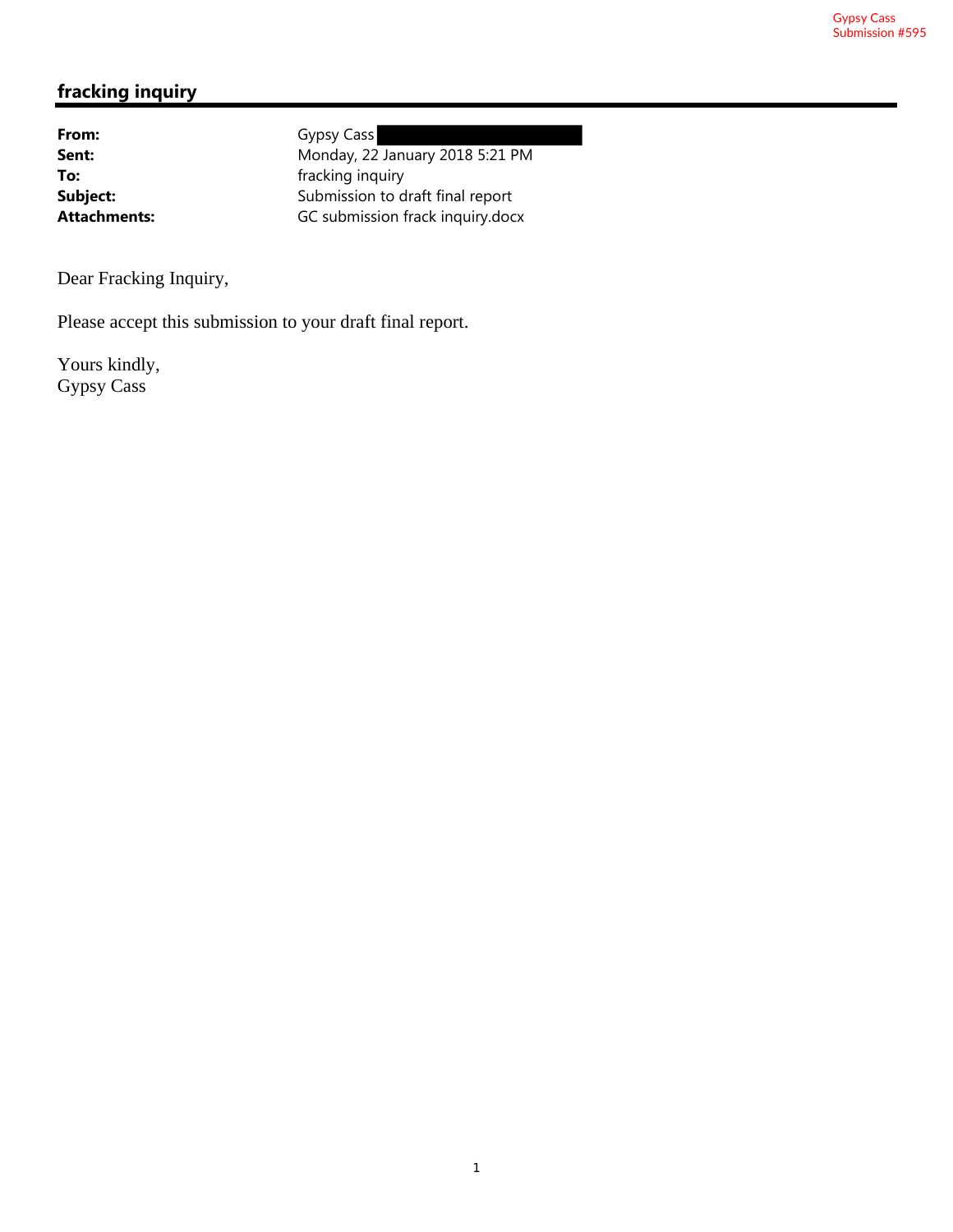## **Submission to the Scientific Inquiry into Hydraulic Fracturing in the Northern Territory.**

Dear Justice Pepper and Panel,

Thank you for this opportunity to comment on your Draft Final Report. As a wildlife carer and vet nurse, I am concerned that this report has not fully considered the impacts of fracking on our native wildlife.

I am writing to highlight the impacts that onshore shale gas extraction and all its associated activities (fracking) will have on the native wildlife of the Northern Territory and why fracking should be banned throughout the entire Northern Territory.

I went through the list of NT threatened amphibians, birds, invertebrates, mammals and reptiles on the NTG's website<sup>1</sup> and found these threatened species (some listed as critically endangered) live in the Beetaloo region: Northern Quoll<sup>2</sup>, Golden Backed Tree Rat<sup>3</sup>, Australian Painted Snipe<sup>4</sup>, Gouldian Finch<sup>5</sup>, Golden Bandicoot<sup>6</sup>, Carpentarian Antechinus<sup>7</sup>, Floodplain Monitor<sup>8</sup>, Ghost Bat<sup>9</sup>, Brush-tailed Rabbit-rat<sup>10</sup>, Carpentarian Grasswren<sup>11</sup>, Brushtail Possum<sup>12</sup>, Great Bilby<sup>13</sup>, Grey Falcon<sup>14</sup>, Mitchells Water Monitor<sup>15</sup>, Northern Shrike Tit<sup>16</sup>, Painted Honeyeater<sup>17</sup>, Pale Field Rat<sup>18</sup>, Plains Death Adder<sup>19</sup>, Princess Parrot<sup>20</sup>.

I hold grave concerns for our wildlife, especially our rare and endangered species, if fracking is allowed to proceed in the NT for the following reasons:

**Traffic** – The onshore shale gas industry requires a lot of vehicular road traffic. Each well requires an average of 2,680 one-way truck trips, not counting worker transport<sup>21</sup>. With an estimated total of 67,343 wells proposed Territory-wide by ACOLA<sup>22</sup>, and 1,150 wells proposed for the Beetaloo Sub-

1

<sup>&</sup>lt;sup>1</sup>https://nt.gov.au/environment/animals/threatened-animals<br>
<sup>2</sup>https://nt.gov.au/ data/assets/pdf file/0005/205475/northern-quoll.pdf<br>
<sup>3</sup>https://nt.gov.au/ data/assets/pdf file/0006/205476/golden-backed-tree-rat.pdf<br>
<sup>4</sup>

<sup>6</sup> https://nt.gov.au/ data/assets/pdf file/0017/205505/golden-bandicoot.pdf

<sup>7</sup> https://nt.gov.au/ data/assets/pdf file/0005/376133/carpentarian-antechinus.pdf<br>8 https://nt.gov.au/ data/assets/pdf file/0006/206466/floodplain-monitor.pdf<br>9 https://nt.gov.au/ data/assets/pdf file/0010/376138/ghost-bat

<sup>&</sup>lt;sup>12</sup> https://nt.gov.au/ data/assets/pdf file/0019/205525/common-brushtail-possum.pdf<br>
<sup>13</sup> https://nt.gov.au/ data/assets/pdf file/0017/205514/great-bilby.pdf<br>
<sup>14</sup> https://nt.gov.au/ data/assets/pdf file/0020/206354/grey

http://www.mde.state.md.us/programs/LAND/mining/marcellus/Documents/Appendix C-

Roads ad Traffic.pdf<br><sup>22</sup> Australian Council of Learned Academies (ACOLA), Potential Geological Risks Associated with Shale Gas Production in Australia, p. 27,

https://www.acola.org.au/PDF/SAF06FINAL/Frogtech Shale Gas Geology and Risks%20Jan2013.pdf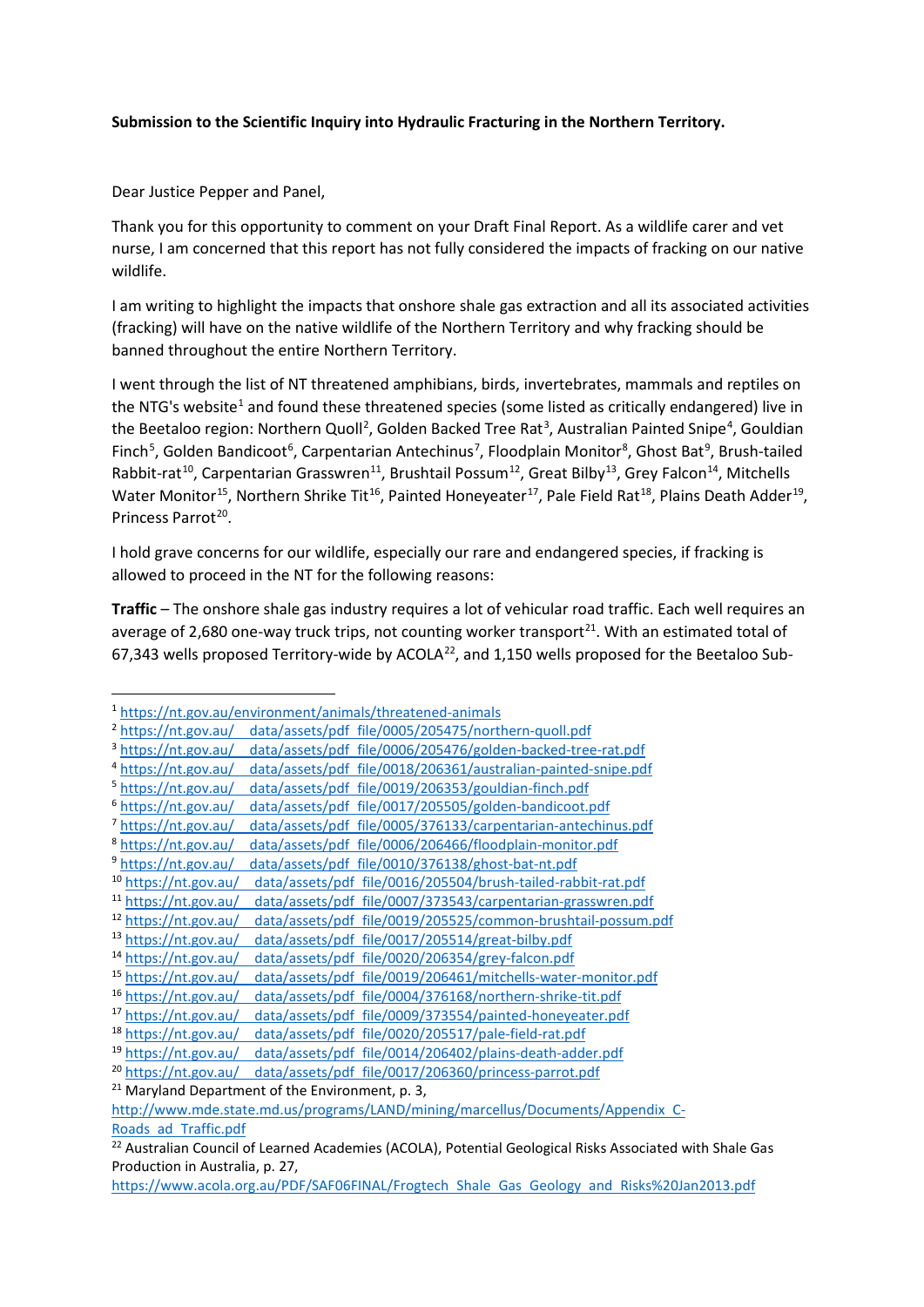basin in your Interim Report<sup>23</sup> (the draft Final Report was uncertain on number of wells), fracking will dramatically increase the number of trucks on our roads. This traffic poses a grave danger to our wildlife and many will be injured or killed, reducing biodiversity and endangering sustainable population levels. As most of the traffic will be travelling to remote areas, who will rescue these accident victims and orphans so they aren't left to suffer and die? The dramatic increase in injured and orphaned wildlife caused by fracking traffic will be more than our wildlife carers will be able to manage with their current resources.

**Flares** – Flares have been found to have catastrophic consequences for wildlife, for example over 7,500 birds where incinerated in one night by a gas flare in Saint John, Canada<sup>24</sup>, and the Conoco-Phillips Darwin LNG flares at Wickham Point have injured and killed many birds and bats<sup>25</sup>. Industrialised shale gasfields and their flares would pose a serious threat to Territory wildlife.

**Land clearing** – Clearing for seismic lines, roads, pipelines, workers accommodation, well pads, and other infrastructure reduces the habitat that wildlife need to survive. It reduces the availability of food, nesting materials, shelter, and increases their risks of predation. Small mammal decline is already a serious issue in the Northern Territory<sup>26</sup>, and the land clearing required for fracking will make this situation worse.

**Habitat fragmentation** – Land clearing, seismic lines, roads and pipelines act as barriers to wildlife movement. This impacts their ability to migrate, find mates, and move to fresh sources of food and water. This in turn leads to a loss of biodiversity.

**Water contamination** – Fracking has caused water contamination and been banned in many other parts of the world<sup>27</sup>. A threatened fish species and 'all visible life forms died' when Acorn Fork Creek in Kentucky was contaminated by a fracking spill<sup>28</sup>, and kangaroos and other wildlife have drowned in water storage areas<sup>29</sup>, to name just two of many documented examples of how fracking and water contamination threatens our wildlife. Santos has already contaminated an aquifer<sup>30</sup> and parts of the Pilliga Forest<sup>31</sup> in NSW, they must be banned from fracking in the Northern Territory.

 $\overline{a}$ 

<sup>&</sup>lt;sup>23</sup> The Scientific Inquiry into Hydraulic Fracturing in the Northern Territory, Interim Report, p. 44,

https://frackinginquiry.nt.gov.au/?a=437497<br><sup>24</sup> CBC News, Probe of 7,500 bird deaths at gas plant continues http://www.cbc.ca/news/canada/newbrunswick/probe-of-7-500-bird-deaths-at-gas-plant-continues-1.1859713 25 Conoco Phillips Darwin LNG Operations Environmental Management Plan, p. 87,

http://www.conocophillips.com.au/sustainable-

development/environment/Documents/DLNG Ops Environmental Mgmt Plan.pdf<br><sup>26</sup> Ecological Society of Australia, Northern Australia's vanishing mammals, https://www.ecolsoc.org.au/hot-

topics/northern-australia%E2%80%99s-vanishing-mammals<br><sup>27</sup> Food and Water Watch, List of Bans Worldwide, https://keeptapwatersafe.org/global-bans-on-fracking/<br><sup>28</sup> New Scientist, Fracking Chemical Leak Kills Threatened Fis

https://www.newscientist.com/article/mg21929332-300-fracking-chemical-leak-kills-threatened-fish/ 29 The Sydney Morning Herald, Pilliga contamination: Santos to be prosecuted,

http://www.smh.com.au/environment/weather/pilliga-contamination-santos-to-be-prosecuted-20130613- 205rq.html<br><sup>30</sup> The Sydney Morning Herald, Santos Pilliga project: Coal seam gas waste water spillage causes alarm,

http://www.smh.com.au/nsw/santos-pilliga-project-coal-seam-gas-waste-water-spillage-causes-alarm-

<sup>20140328-35</sup>ong.html<br><sup>31</sup> ABC News, Santos fined \$52,500 for NSW pollution breach, http://www.abc.net.au/news/rural/2014-01-10/santos-fine/5194320